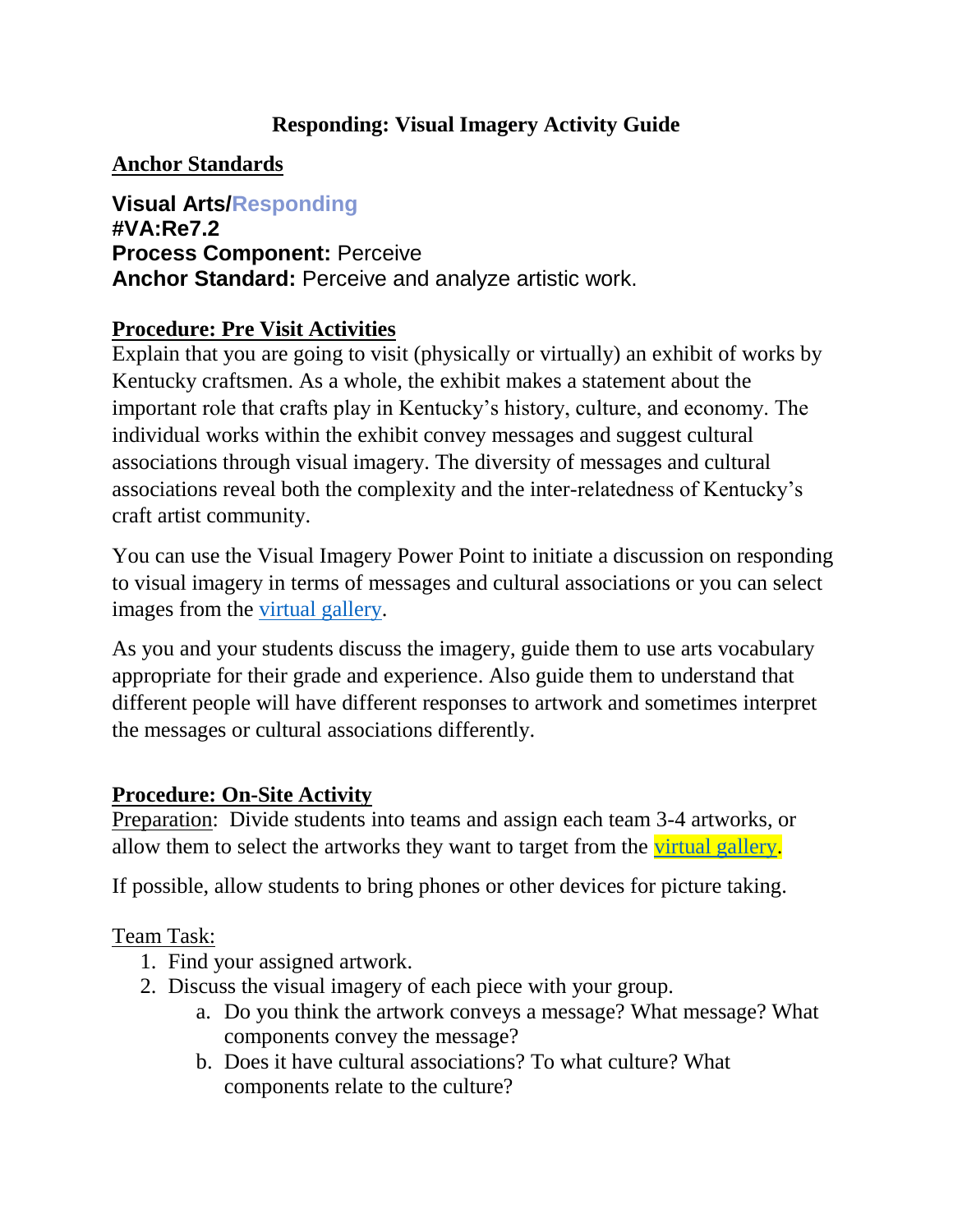- 3. Remember that you do not need to come to an agreement. It is all right to have different responses and interpretations.
- 4. Record your personal response to the artwork. You can do this in words or by creating a visual image of your own.

#### **Procedure: Post-Visit Activities**

1. Ask each group to select one artwork that they researched at the exhibit. Ask them to prepare a presentation analyzing the components of the artwork that conveyed a message or suggested a cultural association. The presentation can provide one interpretation that all group members agree upon or multiple responses to the artwork.

Before they begin work, lead them in creating criteria for the presentation and a scoring rubric appropriate for your class.

2. Working in small groups, have students brainstorm one or more issues or concerns that could be investigated in art-making. Share the ideas in a class discussion. Ask students to propose a topic to explore, the medium they might use, and visual images that might convey their ideas or emotions. Discuss the proposals in small groups. Allow time for each student to create a sketch of their concept. If time permits, allow them to create their proposed artwork.

3. Working in small groups, have students brainstorm one or more visual images that reflect on and reinforce positive aspects of group identity. Share the ideas in a class discussion. Allow students time to work collaboratively to create an artwork that has positive cultural associations.

#### **Grade-Specific Performance Expectations**

# **Grade 4**

**VA:Re7.2.4**

Analyze components in visual imagery that convey messages.

**Grade 5**

#### **VA:Re7.2.5**

Identify and analyze cultural associations suggested by visual imagery.

 **Grade 6 VA:Re7.2.6**